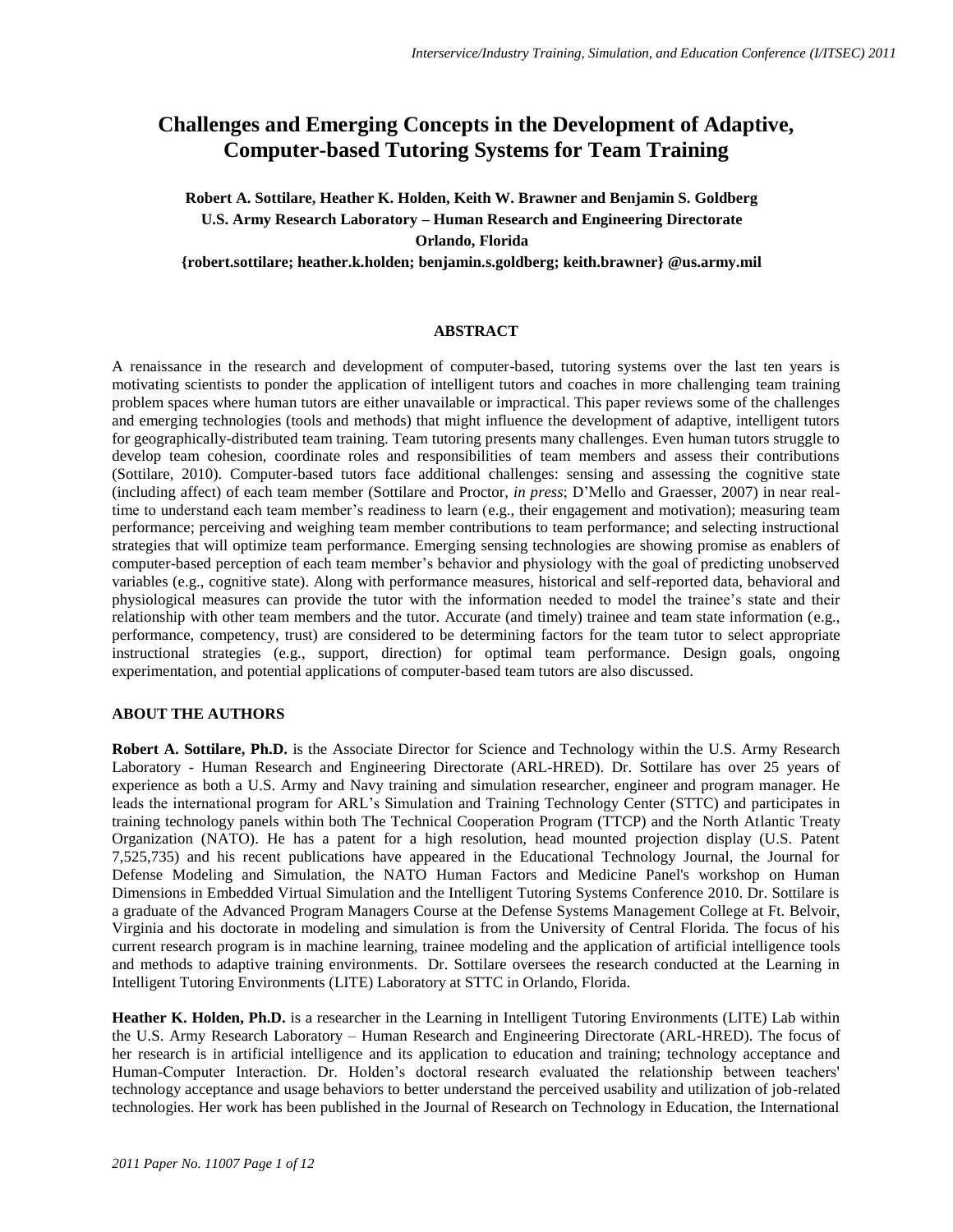Journal of Mobile Learning and Organization, the Interactive Technology and Smart Education Journal, and several relevant conference proceedings. Her PhD and MS were earned in Information Systems from the University of Maryland, Baltimore County. Dr. Holden also possesses a BS in Computer Science from the University of Maryland, Eastern Shore.

**Keith W. Brawner** is a researcher for the Learning in Intelligent Tutoring Environments (LITE) Lab within the U. S. Army Research Laboratory – Human Research and Engineering Directorate (ARL-HRED). He has 4 years of experience within U.S. Army and Navy acquisition, development, and research agencies. He holds a Masters degree in Computer Engineering with a focus on Intelligent Systems and Machine Learning from the University of Central Florida, and is currently in pursuit of a doctoral degree in the same field. The focus of his current research is in machine learning, adaptive training, trainee modeling, and knowledge transfer.

**Benjamin S. Goldberg** is a member of the Learning in Intelligent Tutoring Environments (LITE) Lab at the U.S. Army Research Laboratory's (ARL) Simulation and Training Technology Center (STTC) in Orlando, FL. He has been conducting research in the Modeling and Simulation community for the past 3 years with a focus on adaptive learning and how to leverage Artificial Intelligence tools and methods for adaptive computer-based instruction. Mr. Goldberg is a Ph.D. student at the University of Central Florida and holds an M.S. in Modeling and Simulation. Prior to employment with ARL, he held a Graduate Research Assistant position for two years in the Applied Cognition and Training in Immersive Virtual Environments (ACTIVE) Lab at the Institute for Simulation and Training. Recent publications include a proceedings paper in the 2010 International Conference on Applied Human Factors and Ergonomics and a poster paper presented at the 2010 Spring Simulation Multiconference.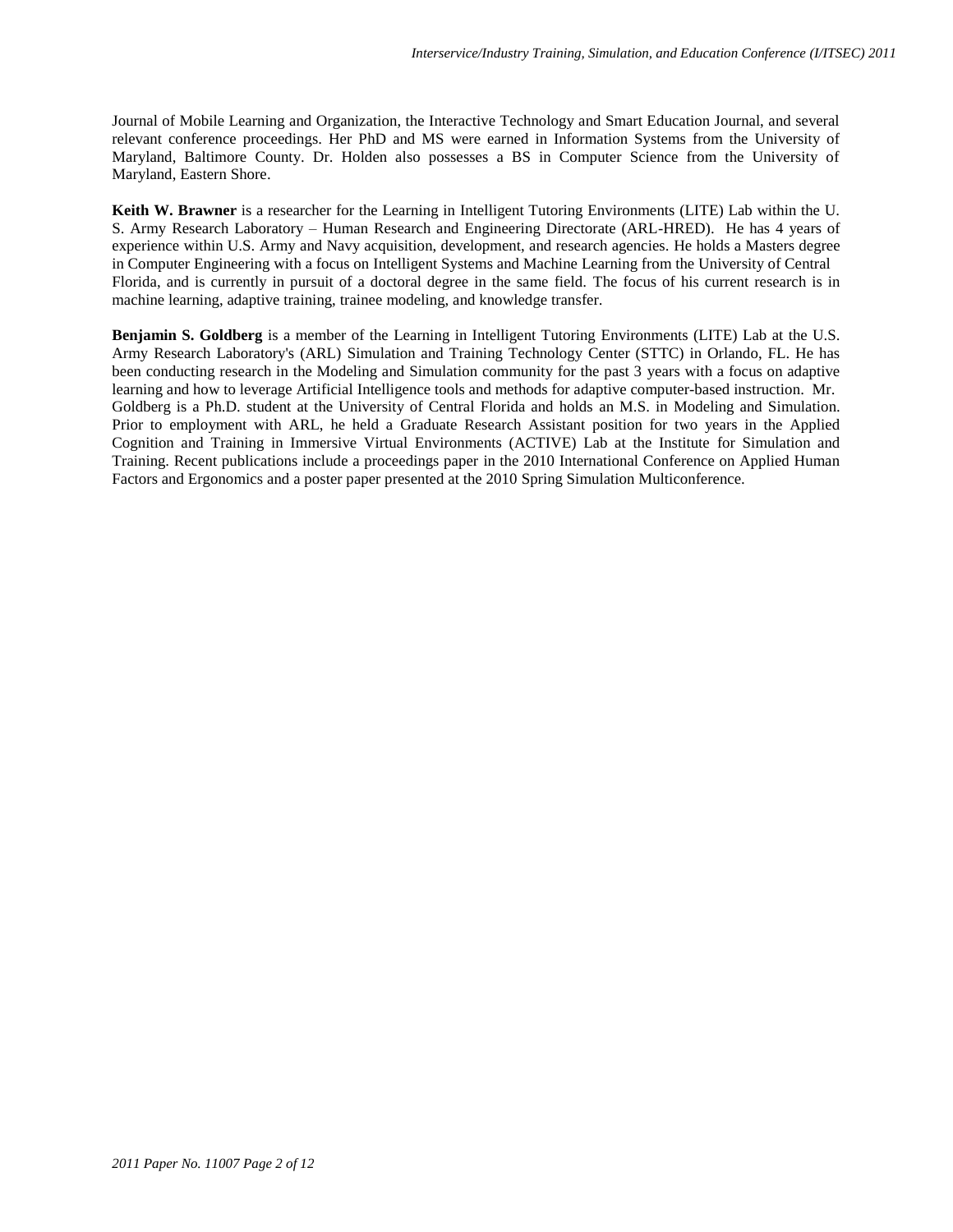# **Challenges and Emerging Concepts in the Development of Adaptive, Computer-based Tutoring Systems for Team Training**

**Robert A. Sottilare, Heather K. Holden, Keith W. Brawner and Benjamin S. Goldberg U.S. Army Research Laboratory – Human Research and Engineering Directorate Orlando, Florida**

**{robert.sottilare; heather.k.holden; benjamin.s.goldberg; keith.brawner} @us.army.mil**

## **INTRODUCTION**

The military has exploited artificial intelligence within existing technologies (e.g., virtual worlds, games, virtual humans) to provide/supplement team training, but limited attention has been given to the need for computer-based tutoring during distributed team training exercises where human tutors are either unavailable or impractical (e.g., not cost-effective).

In the 1980"s and early 1990"s there were significant military research investments in computer-based tutoring technologies for individual training in welldefined domains (e.g., development of procedural knowledge). These investments cooled off as the promise of ubiquitous tutoring systems failed to materialize in the military training domain where the emphasis tends to be focused on collective training. Over the last ten year, computer-based tutoring systems have advanced along with learner and expert modeling, authoring tools and methods to select instructional strategies. The maturity of technologies for individual tutoring systems bodes well for some near-term solutions to team tutoring.

Significant technical challenges remain in providing geographically-distributed team training. This paper evaluates the challenges related to the management of training vice its development and distribution to trainees. Specifically, we address the functions of an intelligent tutoring system (ITS) for distributed team training; how these functions might differ from distributed training for individuals; current capabilities/methods to support distributed team training; and areas for future research.

## **Thoughts on Team Training**

What is needed now is a means to understand: the state (e.g., bored, frustrated or engaged) of each distributed team member; their individual performance; the interactions (e.g., communication) of team members; and the contribution of individual state, individual performance, and team member interactions to the collective performance of the team. Challenges include

some of those documented for individual ITS, but there are also some new ones to be overcome if a collaborative training environment is to be fostered. Individual ITS must be capable of supporting the training needs of each team member, but also be able to communicate with other individual ITS regarding progress toward team goals, individual contributions toward team goals and the formulation of instructional strategies (e.g., support, directions, questions, feedback or hints) and interventions for the collective team and/or individual members. A large part of the process to determine an optimal instructional strategy is the tutor"s ability to sense behavioral and physiological cues and use those cues to classify/predict individual trainee state (e.g., emotions, beliefs, desires or intentions). The premise being that the better the ITS understands the trainee (or the more comprehensive the trainee model is), the better the ITS will be able to select appropriate instruction and feedback.

Team ITS also have the added workload of coordinating the states of individual team members so a more comprehensive picture of the team state can be developed. Inputs to the "team model" might include the state of trust between individual team members, progress toward team goals, reassessment of team goals based on priorities and the distribution of workload.

## **Considerations for Team Tutoring**

When trainees effectively learn in groups, they can encourage each other to ask questions, explain/justify their opinions and reasoning, and actively reflect upon their knowledge. Research has shown such situations to increase group performance and individual learning outcomes (especially motivation and engagement - Tchounikine, Rummel, and McLaren, 2010). However, these benefits can only be achieved in wellfunctioning, actively learning teams (Jarboe, 1996; Soller, 2001). While some teams may have successful interaction and communication naturally, others may be incapable of developing a balance of participation, leadership, understanding, and encouragement (Soller,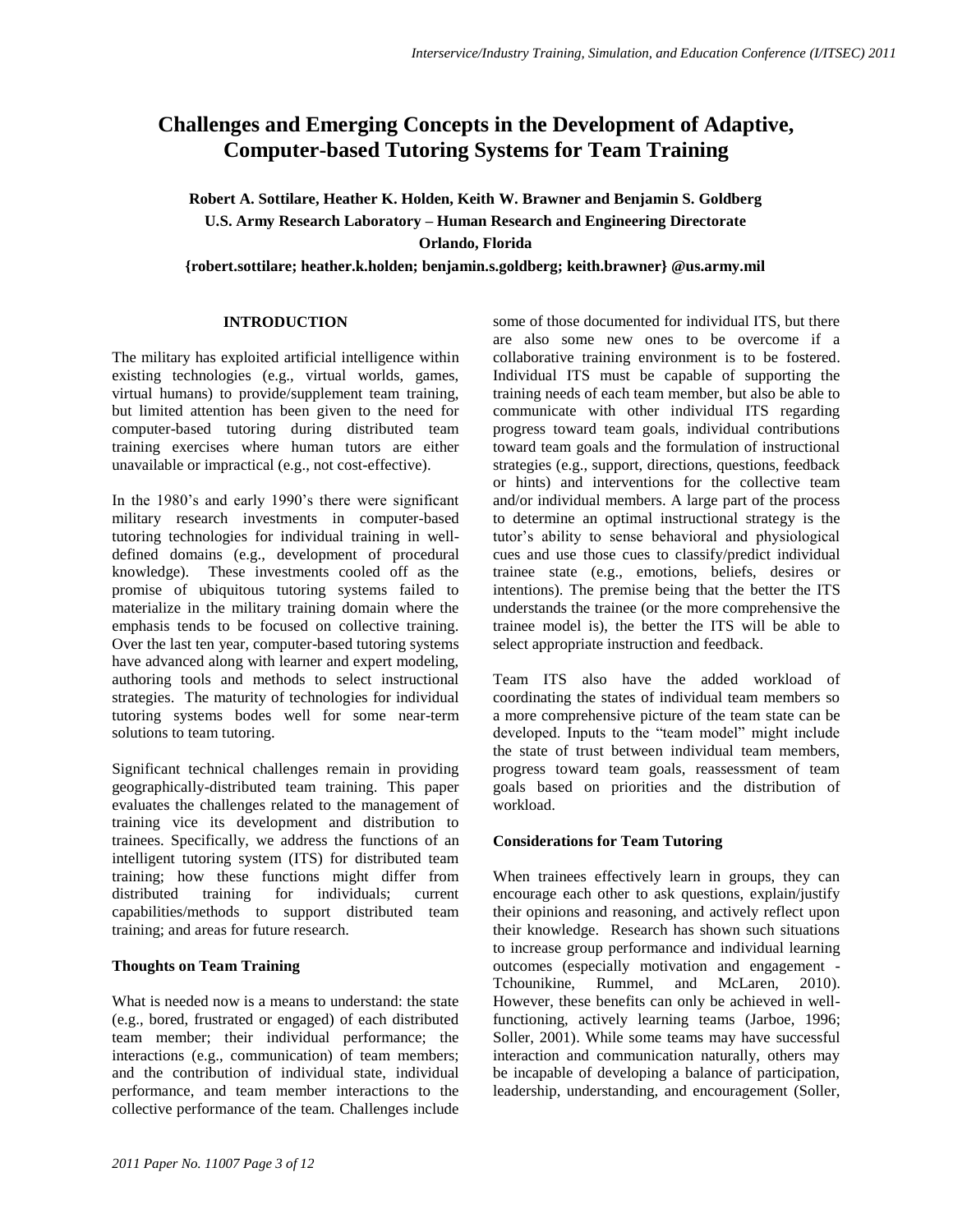2001). This dysfunction can rapidly degrade group and individual performance, motivation, and engagement.

In order for a computer-based team intelligent tutoring system to be successful, three primary factors should be understood and addressed in its design: (a) the accountability collaborative learning interactions and communications; (b) the complexity of training tasks; and (c) the physical distribution of the team.

Foremost of the three factors with respect to establishing effective collaborative learning is the uncertainty and dynamic nature of team interaction and communication. New team members may enter the team and old ones may leave. The social interaction among team members that is necessary for trustbuilding will not always foster learning (Brown and Palincsar, 1989). Traditionally, trainees view learning as an independent and mildly competitive activity. Trainees typically do not ask for help from their peers for fear of appearing incompetent or dependent. Furthermore, peers tend to work together with the aim of just accomplishing tasks (e.g., finding the right answers) instead of facilitating each other"s learning. A team"s learning potential is maximized when each individual actively participates in the learning task, thereby increasing the probability all trainees understand the learning material and no one is left behind. To promote active participation, a successful team ITS must be able to (a) encourage the individual trainee to exchange ideas, information, and perspectives for interaction, and (b) provide real-time monitoring of individual and team participation level (e.g., interaction analysis), and react to low participation levels.

The second concern of team tutoring relates to the interaction differences within different learning tasks. Peer interactions have been found to vary enormously in collaborative learning initiatives within the same domain (Brown and Palincsar, 1989), but the same team will certainly communicate differently and unpredictably between two different domains. One aspect attributing to the variation in communication is the roles trainees assign themselves within a team to accomplish a targeted objective and how they might productively switch roles between tasks (Burton, 1998). Role identification and switching is good for social grounding development and can create an environment for collaborative learning and more effective communication (Soller, Linton, Goodman and Gaimari, 1998). However, not all individuals will be able to identify their roles within the team context. This can often lead the team falling off-track or misguiding each other. Even when team members are not strangers, they still need support and guidance on how to work together. Furthermore, as the task/objective becomes more complex, effective communication within the team becomes more important and more complex. To address this second concern, a team ITS should diagnose and redirect incorrect solution paths, divide complex tasks into subtasks for which each person could be responsible for a sub-task or the entire group tackles each sub-task together, and instruct/guide the team in the beginning on how collaboration should occur (Wu, Farrell and Singley, 2002).

Team locality is the third primary concern of team tutoring. Face-to-face or local teams have been found to have more favorable learning results over distributed or virtual teams (Andres, 2002; Warkentin, Sayeed and Hightower, 1997). Virtual teams exchange information less effectively than face-to-face groups (Warkentin, Sayeed and Hightower, 1997); however given sufficient time to develop strong group relationship and become comfortable with the communication environment, virtual teams may communicate as effectively as a face-to-face team (Chidambaram, 1996). In military team training and simulations, it may be impractical for the team to be in a centralized location. A mediation for the concern of geographical distributed team tutoring could be for the team ITS to provide team-building and team-readiness activities prior to beginning instruction.

## **DESIGNING A DISTRIBUTED TEAM TUTOR**

A goal of this research is to develop a team tutor that will ultimately eliminate the need for human tutors for distributed training where interaction and direct access to trainees is limited. A large part of developing a distributed team tutor is defining which functions are desirable within individual ITS. We began with a model of an individual tutor and then explored which interactions between individual tutors were needed and which new processes were needed to realize a distributed team tutor.

#### **Building upon an Individual ITS Model**

As a starting point for our team tutor model, we adopted an individual ITS model based in part on Beck, Stern and Haugsjaa"s (1996) Intelligent Tutoring System Model and in part on procedural reasoning systems (Georgeff and Lansky, 1987; Parunak, Bisson, Brueckner, Matthews and Sauter, 2006) which were used to model affect (e.g., emotions) within virtual characters. Sottilare (2010) adapted Beck, Stern and Haugsjaa"s (1996) ITS model resulting in the individual affective ITS Model. This model was a basic building block for our initial team tutoring model due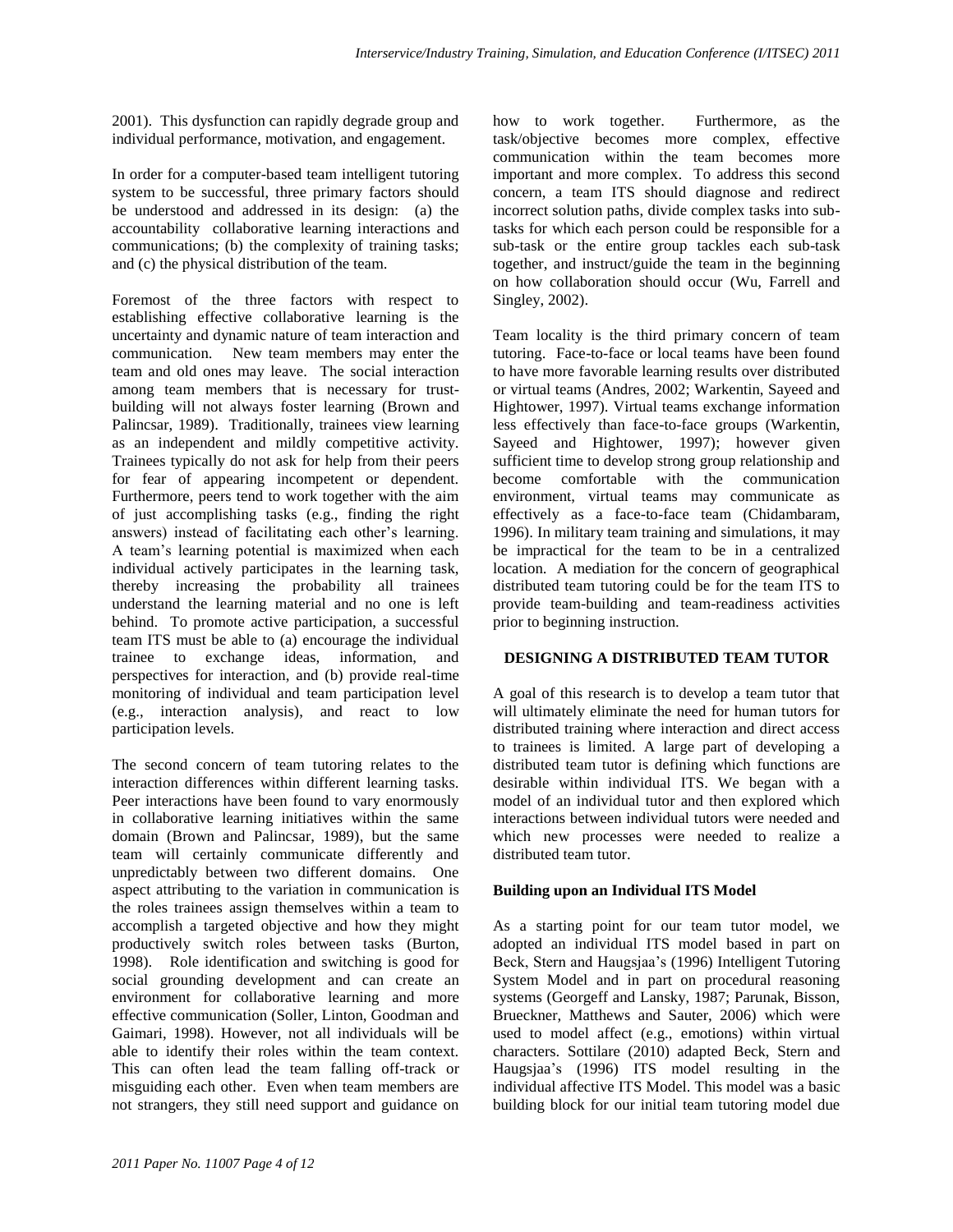to its inclusion of affect, its extensibility, and its emphasis on a more comprehensive trainee model. In 2011, additional emphasis on learning factors (e.g., remembering, understanding, analyzing) and integration with a more long-term trainee model resulted in the enhanced tutoring model shown in



**Figure 1: Enhanced Tutoring Model in the Generalized Intelligent Framework for Tutoring (GIFT)**

<span id="page-4-0"></span>[Figure 1.](#page-4-0) This figure illustrates the Generalized Intelligent Framework for Tutors (GIFT) that is being developed by the Army Research Laboratory to test tutoring methodologies and their influence on learning.

The enhanced trainee model within GIFT accounts for competence, affect, physiological and behavioral data to assess new emotional states. Progress toward training objectives (e.g., knowledge or skill acquisition) is used to assess changes in competence level while competence level and new emotional states are used to make decisions about instructional strategies.

#### **Team Tutoring Design Goals**

Five goals were established for the design of our team tutor. The team tutor should be:

- *accurate*: methods used to assess affect, trust, etc. should correctly assess trainee state and produce a minimum of false negatives
- *low-cost*: the tutor should be software intensive and require minimum additional hardware beyond the training platform (e.g., laptop or other mobile computing device)
- *portable*: the tutor should be able to be hosted on a standard laptop and eventually other mobile computing devices (e.g. IPhone, Android) to provide a mobile team training capability
- *real-time*: interaction with the distributed tutor"s architecture should be in near real-time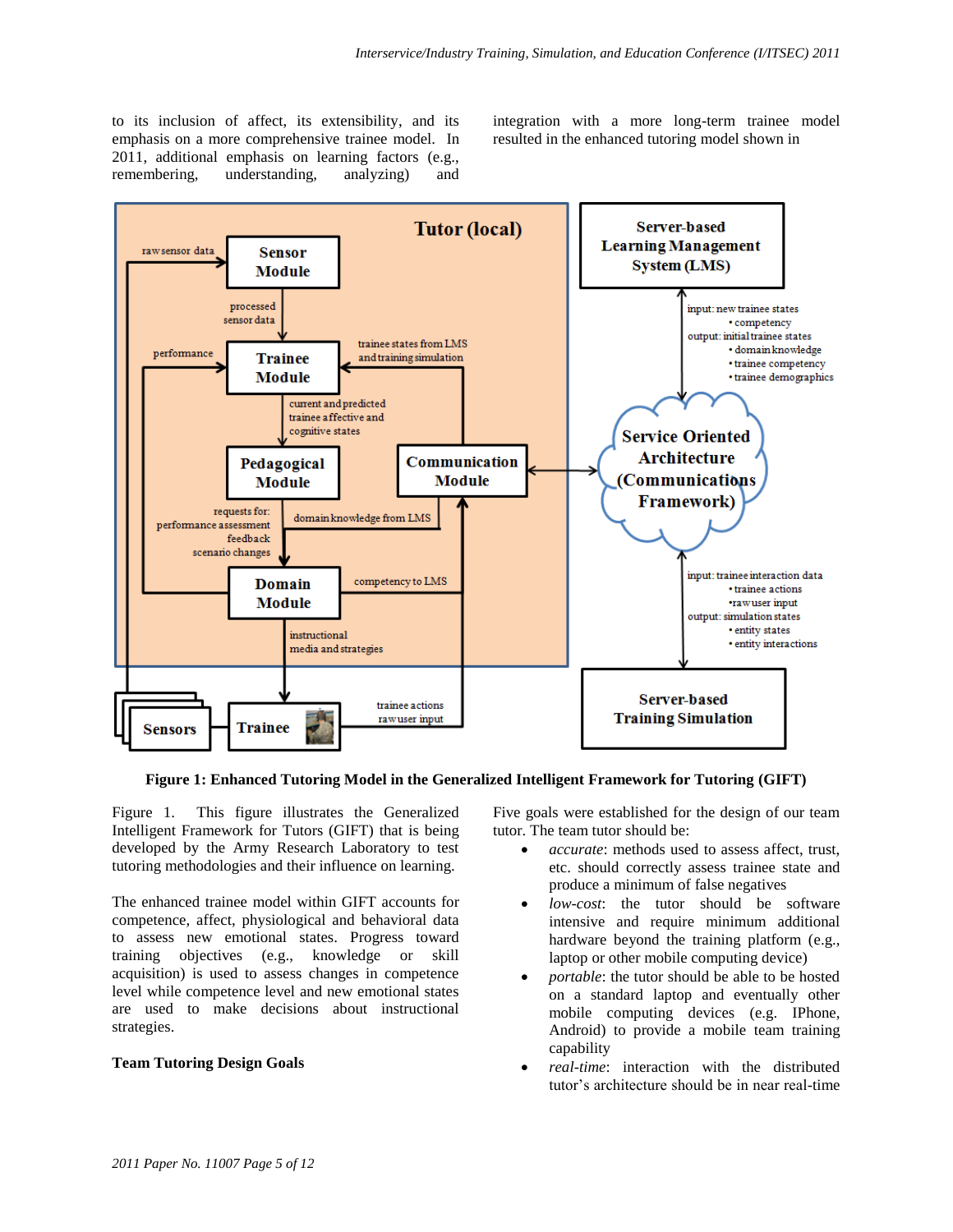

**Figure 2. Enhanced Team Tutoring Model in the GIFT**

- so as not to adversely influence individual or team learning or performance
- *unobtrusive*: methods should be passive in that they minimize disruption of the training process and be compatible with available technology (e.g., laptops or other mobile computing platforms)

Other considerations for designing and developing an effective team tutor are discussed below.

#### **Interactions and State Models for Team Tutors**

This section discusses which information should be shared between individual computer-based tutors and considers which state models should be maintained within the proposed team tutoring model. In a distributed simulation framework (e.g., High Level Architecture or Distributed Interactive Simulation) each local training simulation shares interaction data with other simulations to support a common view of the world or shared synthetic environment. We have adopted a similar framework to support our team tutor model. Consideration should be made to exchange any data that might be relevant to team performance including trainee communications, trainee behaviors (e.g., actions, performance), trainee affect, and any changes in state models. The type of information to be exchanged and frequency/triggers for exchanges (e.g., periodically or based on events/changes) are discussed below. The notional team tutoring model in Fig. 2 builds on Sottilare's (2010) team state model and illustrates interactions between geographically distributed autonomous tutoring systems to maintain a common picture of team performance and learning.

## **Team Performance State Models**

Team Performance updates are event driven based on changes to the Team Performance State Model. As team members complete assigned tasks, progress toward team goals is registered within the individual ITS" Team Performance State Model and the ITS then generates an update message to the other ITS so all Team Performance State Models are synchronized.

#### **Team Competency State Models**

This model provides an index of team competency based on a composite of the competence levels of individual team members. Successful/unsuccessful performance influences individual competence and may influence team competence. Any significant changes in individual performance of team tasks are assessed by the individual competency state model to determine if the threshold has been met to change individual competency (e.g., beginner, journeyman or expert). Changes in individual competency may or may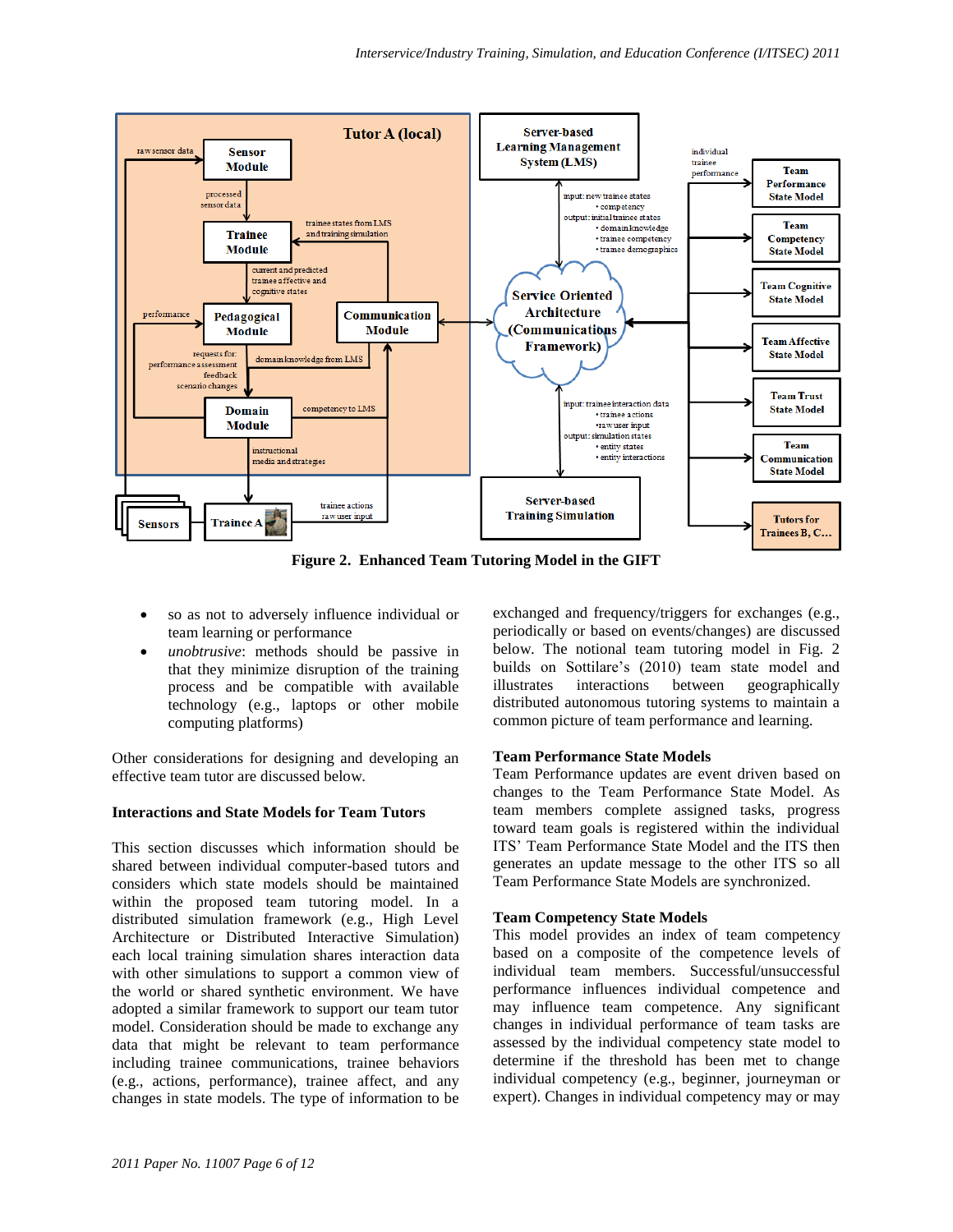not be of sufficient significance to affect a change in the team competency state model, but if a change in the team competency state model occurs, a message is generated to update the team competency state models of the other team members.

### **Team Cognitive State Models**

This state model is a compound model of the Cognitive State of all team members. Cognitive State models already exist as part of the individual ITS, but synchronization of this information with all the team member"s ITS is critical in assessing the function of the team. Depending on the collaborative task and the roles of team members in accomplishing that task, the cognitive model may be key in determining instructional strategies. For example, for some tasks the weakest understanding of the task among team members may indicate the risk of completing the task successfully. For other tasks, only key team members may need to have higher understanding of the task to reach a successful outcome.

### **Team Affective State Models**

This state model is a compound model of the Affective State of all team members. Affective State models already exist as part of the individual ITS, but distribution of this information to all the team member"s ITS is critical in assessing the function of the team. For example, if team performance is below expectations and the affective state of one or more team members is negative, knowledge of their state by other individual ITS provides the opportunity to prompt their associated team members to take action (e.g., communicate – support or direct).

#### **Team Trust State Models**

This team state model is a compound model of the trust states existing between team members. The trust relationships are bi-direction in that Team Member "A" may trust Team Member "B" more, the same or less than Team Member "B" trusts Team Member "A". Trust is influenced by several factors including perceived<br>competency, perceived integrity, perceived competency, perceived integrity, perceived benevolence, knowledge of the other team members (Hung, Dennis and Robert, 2004) and perceived benefits of the relationship (Gujral, DeAngelis, Fullam and Barber, 2006). Since teams work toward common goals where roles and responsibilities are distributed, perceived competency is an essential element of team performance. The perception that other team members may be unable to perform their tasks is detrimental to trust and team performance. Personality may also play a part in trust.

Individuals with low openness and/or high neuroticism scores in the Five Factor Model of Personality

(McCrae and Costa, 1994) may have developed habits unfavorable to the development of trust. Low openness scores might indicate an unwillingness to disclose information while high neuroticism scores might result in more frequent perception of events/interactions as negative. Positive or negative emotions can also influence the assimilation of information (Linnenbrink and Pintrich, 2002) and thereby communications, understanding and trust.

### **Team Communication State Models**

This model is composed of interaction data between team members for the purpose of observing team cohesion and task execution. Providing accurate information in accordance with operating procedures, providing communications when asked, repeating communications to ensure delivery, sharing information and acknowledging receipt of information are all vital actions observed in teams with effective communication skills (U.S. Coast Guard, 1998). In team settings communication among members builds holistic situational awareness and coordinates future actions to be carried out. Based on events and interactions in a scenario, team members are responsible for updating one another in real-time.

In computer-based team training, tracking communication between members can be valuable for identifying causes in performance deficiencies and providing feedback in after-action reviews (AAR). As well, modeling expert communication tactics for casebased scenarios can mark distinct environmental factors that warrant team-wide communication. Determining events that should trigger communication can allow for real-time interventions that emphasize the cause and need for conveying information on a teamwide level. Assessing communication effectiveness among teams can also inform the other team state models. Errors in statements and low communication rates can be used to inform both the trust and competency state models.

## **Challenges in the Development of a Team Tutor**

In considering the design of computer-based team tutors, we identified five primary challenges in developing a computer-based team tutor.

### **Challenge 1: Low cost, passive sensing of behavioral and physiological data**

Just as in individual tutors, the ability to accurately sense the behaviors and physiological responses of trainees is a key to building a comprehensive trainee model. This challenge is deepened when attempting to connect specific behaviors and physiological responses to a specific individual in another location to determine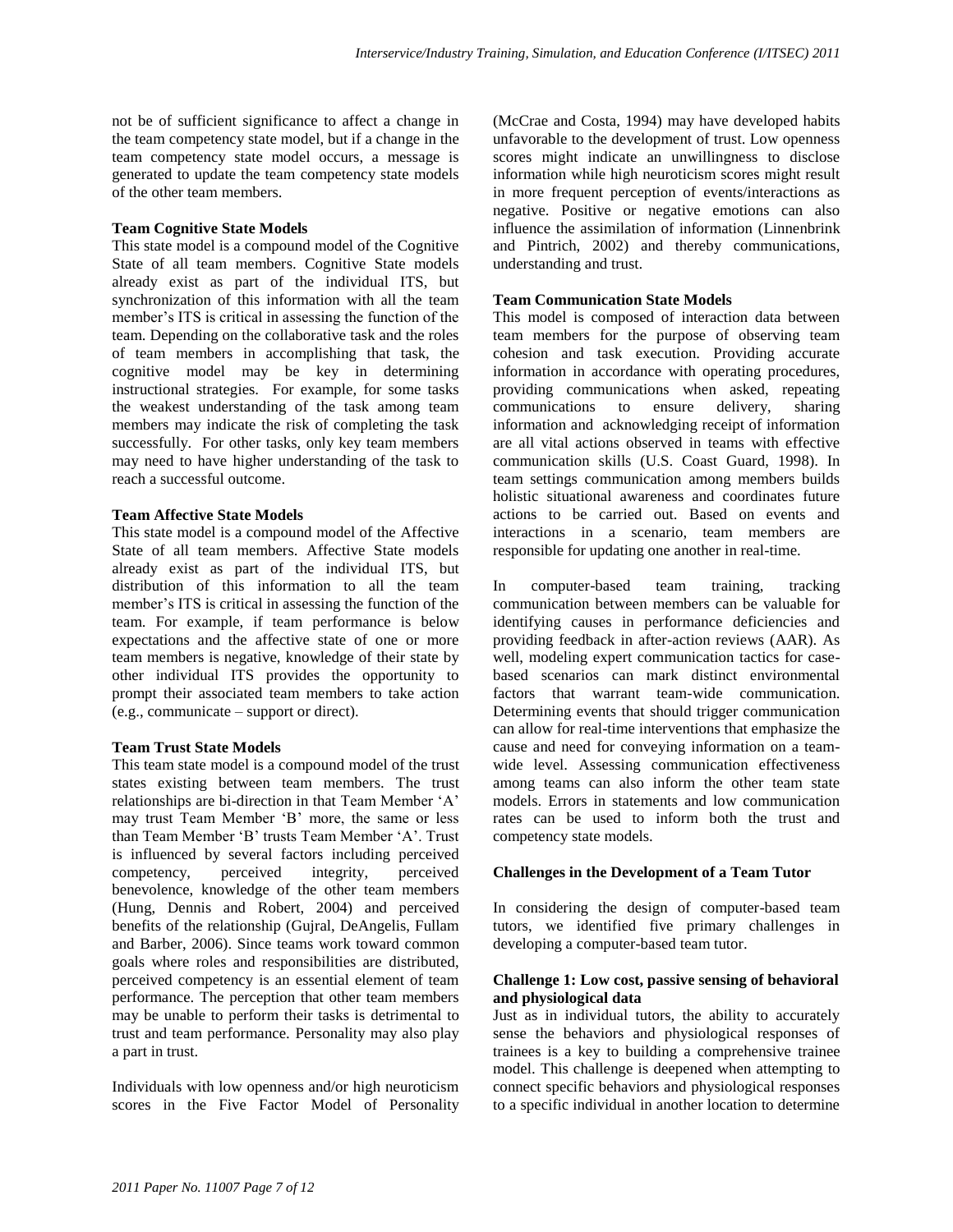the relationship of those team members and whether the tutor should intervene in some way.

#### **Challenge 2: Classification of Affect and Trust**

The ability to accurately classify the affective state of each trainee and their trust relationships will determine the ability of the tutor to select instruction and feedback that is tailored to each trainee and appropriate for the team.

#### **Challenge 3: Selection of Instructional Strategies**

A significant challenge is the selection of effective instructional strategies based on the individual trainee"s state (e.g., competence level and affective state) that will support the trainee's individual needs and the team"s needs. At times, individual and team needs may conflict. For example, if speed is a critical team performance measure and an individual tutor finds it necessary to provide remediation for a confused or frustrated trainee, what should take priority? Is the priority the needs of the trainee or the team? If the overall goal of the training is for team to improve, it may be important to address individual team member needs and then move on to team goals, but what if there are persistent issues with team members? Should they be addressed by the other team members, a team leader or the team tutor?

## **Challenge 4: Tracking Multi-Dimensional States**

The size of the team can quickly affect the number of states the team tutor must synchronize. For example, the team trust state model is composed of the relationships between each pair of individual team members. Equation (1) shows the relationship between the number of team members, n, and the number of trust relationships, T.

$$
\mathbf{T} = \mathbf{n}^2 - \mathbf{n} \tag{1}
$$

The number of trust relationships which must be updated and synchronized for a squad of nine Soldiers is 72. Each of these relationships must be derived from the history the two individuals (e.g., just met or friends for life), the frequency of communications, their willingness to share information and their affective states (e.g., emotions and personality). The accuracy of these predictions should influence decisions by the tutor during training and inaccurate modeling of trust would likely be more detrimental than not modeling it at all.

## **Challenge 5: Real-time Interaction**

The ability of training systems to provide relatively real-time interaction is an important part of the team being able to focus on team interaction and team goals rather than the shortcomings of the simulation. A more

critical aspect might be the real-time interaction of the individual tutors especially the synchronization of team state models. Any significant delays could result in an individual tutor making instructional strategy decisions based on inaccurate information. Additional research is needed to determine what constitutes a "significant delay."

Any framework for a team tutor must account for optimal solutions to: where (locally or centrally via a server) states are determined; how frequently states need to be reassessed; and what information is to be distributed.

## **Passive Sensing Methods in Team Tutoring Environments**

This section discusses available passive sensing methods found in the literature and how these methods might support or fall short in supporting the concept of a team tutor. Passive sensing methods were chosen so as to minimize interference with the learning process. Our goal was to find accurate, low-cost, portable, realtime, passive sensing methods that would be compatible with available technology (e.g., laptops or other mobile computing platforms).

## **Using Conversation to Assess Affect**

Conversational patterns, content and flow have been used to assess affective state. Frequent conversation patterns (D"Mello, Craig, Sullins and Graesser, 2006; D"Mello, and Graesser, 2007) have been used to predict affect (i.e. confusion, eureka, frustration) and have been tied to ITS instructional strategies (e.g., pumps, hints and assertions) to influence the trainee"s progress.

While these methods meet our goals for passive sensing, a major drawback to these approaches relative to our team tutor design goals are the labor intensive nature of the data collection and analysis which limits the tutors ability to provide a real-time assessment of the trainee"s affective state. Another limitation to consider is that conversational data is not always present to support affective assessment. Psychophysiological sensing methods offer a distinct advantage over conversational sensing methods in that data is always available (Parsons, 2011).

## **Using Trainee Actions to Assess Affect**

Trainee behaviors were used to unobtrusively detect mood and determine the relationship between mood, performance and the selection of successful coaching strategies (Zimmermann, Guttormsen, Danuser and Gomez, 2003). Passive sensing included capture of control selection rates (Sottilare and Proctor, *in press*)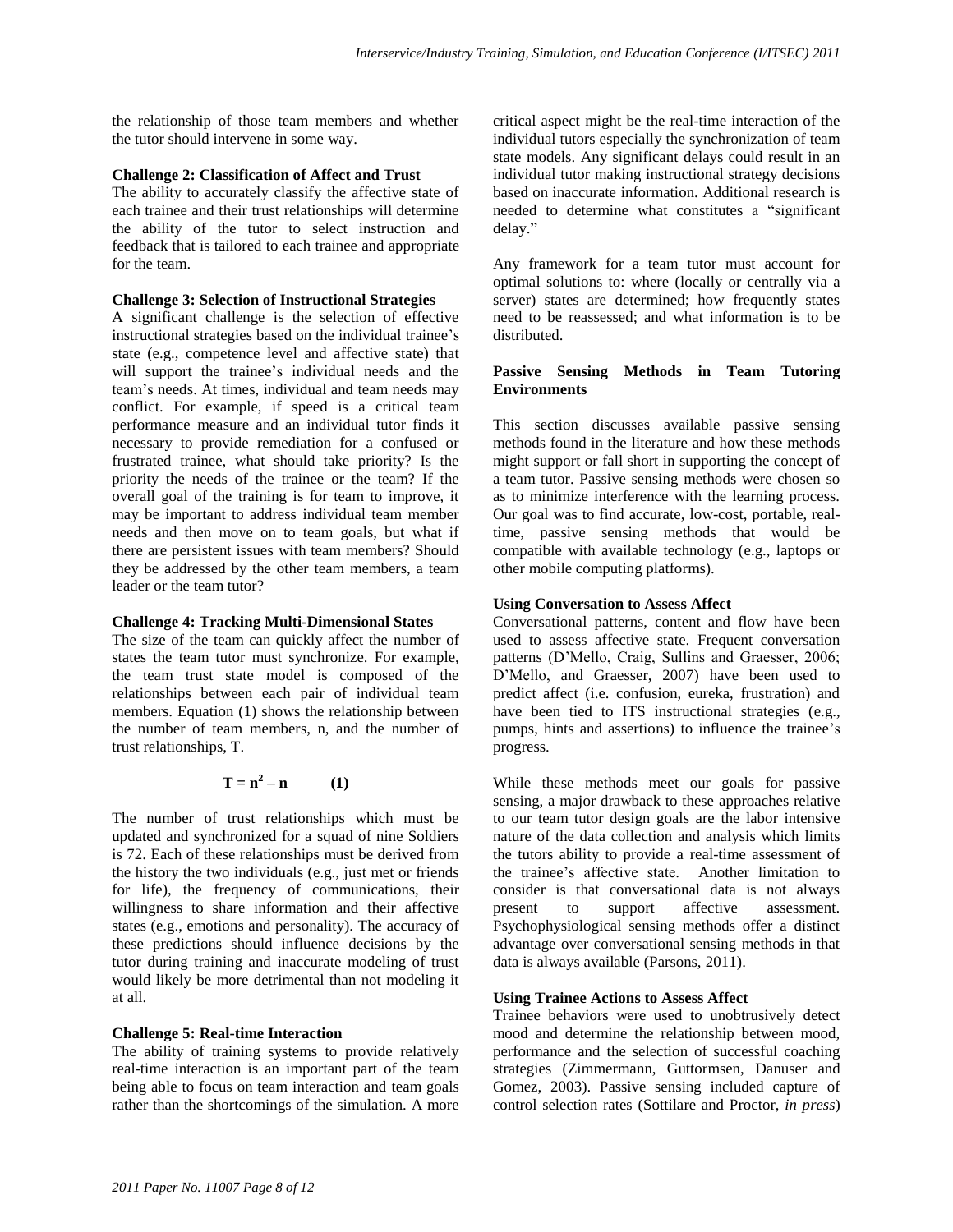and mouse movement rates (Sottilare and Proctor, *in press*); Zimmermann, et al, 2003). Significant relationships exist between pleasure and dominance mood variables (Mehrabian, 1996), trainee performance, a priori knowledge, state and action variables (e.g., control selection and mouse movement rates) (Sottilare and Proctor, *in press*; Wingrave, Hoffman, LaViola, and Sottilare, 2011). These approaches were affordable, accurate and passive. Limitations of this research were their discrete selfreport measurements of mood which was only assessed during pre-training and post training and not continuously during training to provide real-time assessment of trainee affect. Expanded modeling of affect using other (non-survey) methods will improve the accuracy and real-time support of these techniques to detect individual differences.

#### **Using Facial Changes to Assess Affect**

Eye tracking has been used in an embedded training tutor (Zachary, et al, 1999) to assess what the trainee viewed, when, and for how long, but was not used to assess affect. The same or similar technology could be used to determine the trainee"s level of engagement. Given the state of camera technology, a laptop camera could be used to measure changes in pupil dilation. Significant relationships were assessed between six universal emotions (sadness, joy, anger, fear, disgust and surprise) and six facial measurements (D1: the opening of the eye; D2: distance between the interior corner of the eye and the eyebrow; D3: opening of the mouth in width; D4: opening of the mouth in height; D5: the distance between the eye and eyebrow; and D6: the distance between the corner of the mouth and the external corner of the eye - Neji, and Ben Ammar, 2007).

#### **Assessing Team Performance**

One of the challenges of developing a team training system is the challenge of assessing team performance. Typical team simulation trainers accomplish this in two manners, through After Action Review (AAR), and through human-in-the-loop feedback. These traditional methods are simply not an option for a team-based ITS, which much performance assessment as part of the course. Research in the area of team performance measurement contains many helpful suggestions on how to automate this assessment.

A recent review of performance measurement in simulation recommended the following series of "best practices' in order to automated team performance measurement (Salas, Rosen, Held, and Weissmuller, 2009). Performance measurement works best when performance from multiple sources can be captured,

when the assessment is tightly coupled to the action to take, when validated expert models perform the assessment, when it directly supports learning, and when it is able to provide real-time corrective feedback. Additionally, Salas indicated that performance assessment should be divided into two phases: a process phase and an individual phase. They draw the line between meeting a team goal, and doing a good job individually. ITS systems, unlike their human counterparts, are able to provide real-time feedback to all of the individuals simultaneously and can collate multiple assessment sources.

In addition to the team performance assessment, each individual must be assessed based on contribution to the joint goals of the team. This is a problem that has been well studied in the domains of agent-based systems (Yen, Yin, Ioerger, Miller, Xu and Volz, 2001), human-computer interaction (Lewis and Wang, 2009), and human performance (Rothrock, Cohen, Yin, Thiruvengada and Nahum-Shani, 2009). The conclusions in these domains are similar to the conclusions found above. A solution to individual assessment is presented by determining when each user is able to take an action, the amount of time delay each user has introduced, and the value of the taken actions. Team assessment might be performed in similar manner.

#### **APPLICATION SCENARIOS FOR DISTRIBUTED TEAM TUTORS**

Two scenarios are put forth to illustrate how a distributed ITS architecture might be used to support team training. The first is a hypothetical military training scenario and the second is a hypothetical medical scenario.

### **Distributed Team Training for Military Search and Rescue Operations**

Search and rescue missions are multi-dimensional involving many different military assets. For example, in the aftermath of Hurricane Katrina, National Guard assets (air and ground) conducted coordinated operations to rescue people stranded by the floods. Training for these kinds of operations would be nearly impossible on this kind of scale in a live (real) environment. The uses of simulations (e.g., games or virtual worlds) offer an opportunity to train complex missions without significant risks to the trainees who are in various geographic locations. The shortfall in these simulations is the lack of a team tutor so this task is often left to a cadre of facilitators who are often not co-located with the pilots, aircrews, ground vehicle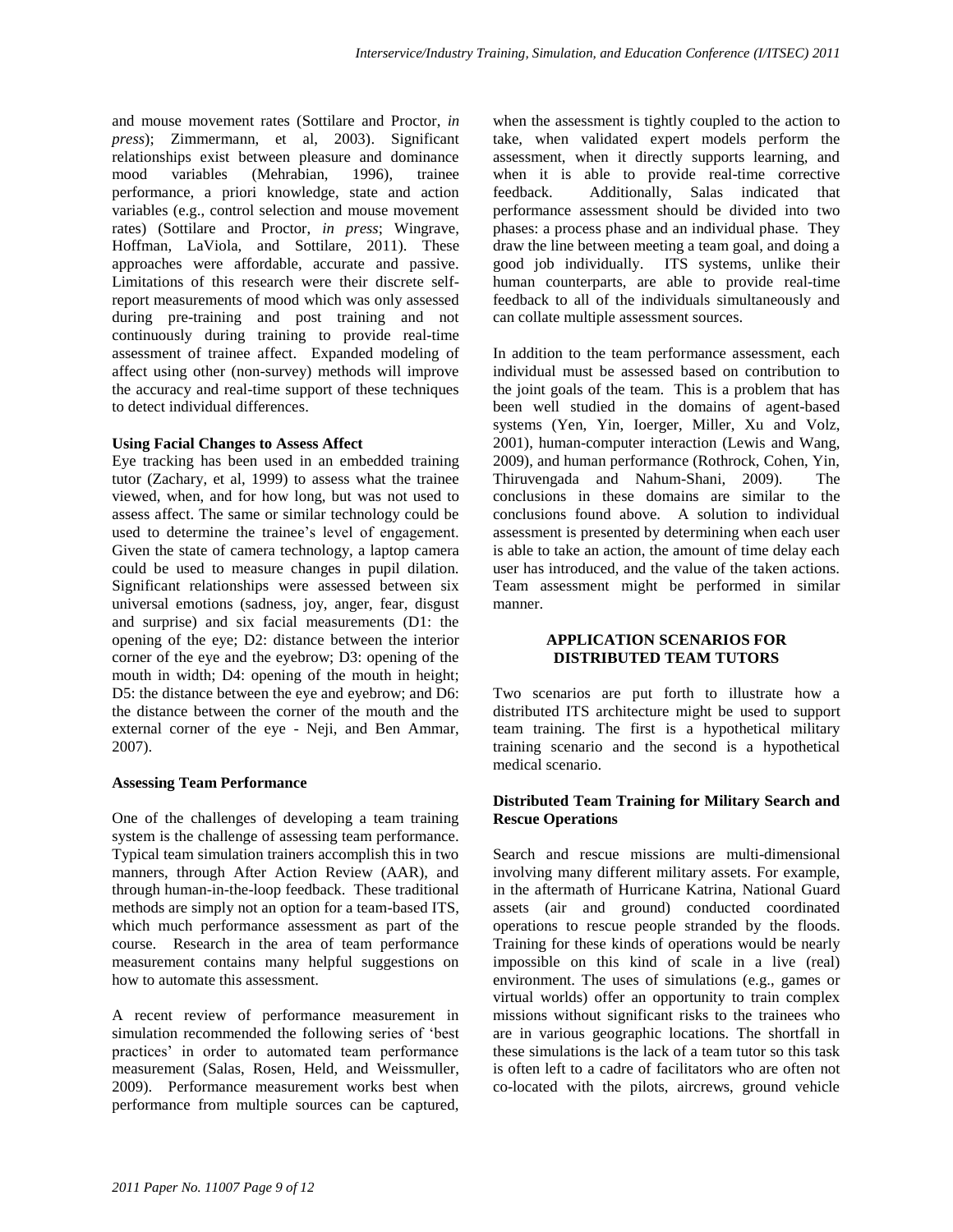crews and dismounted soldiers who are performing tasks during the training session.

The objective of many large-scale training scenarios is to exercise the decision-making skills of the trainees. It is desirable that the trainees experience some level of affect (e.g., stress) and are able to continue functioning as a reliable team member. A distributed tutor with the capability to assess affect and manipulate the simulation to support the individual and team training objectives would also be desirable.

## **Distributed Team Training for Medical Emergency Management**

Municipalities throughout the United States conduct emergency management exercises based on medical crisis. A team tutor would be useful in providing a distributed capability to understanding the performance of team members.

Emergency management scenarios include the coordination of first responder assets (e.g., police and firemen), hospital space and ambulances. The ability to practice communications across the various disciplines required to deal with emergency medical incidents is critical. An understanding of the trainees and the training domain (e.g., medical emergency management) would enable a team tutor to provide valuable decision support to trainees at the junction of critical decisions. The distributed nature of the tutor would enable trainees that normally do not work in the same location to understand the limitations of voice and written communications methods.

### **CONCLUSIONS AND RECOMMENDATIONS FOR FUTURE RESEARCH**

Significant technologies (tools and methods) exist to support a distributed ITS architecture for team training, but additional research is required to fully realized the lofty design goals set forth in this article. Research to mature distributed team tutoring technologies should continue with significant emphasis on: passive behavioral and physiological sensing methods; accurate, real-time classifiers to assess the cognitive and affective states of trainees; and optimal instructional strategy selection techniques based on limited trainee modeling.

Future research should also include enhancements to conversational pattern recognition and other sensor methods to allow streamlined computing methods to be used on laptops and other mobile computing devices (e.g., Blackberry, Android, Treo or iPhone). Additional research is needed to make it easier to setup

methods (e.g., emote aloud sensing) to evaluate affect through prosody (e.g., rhythm, stress and intonation of speech).

It will be critical to be able to measure team learning and understand the unobtrusive modeling of cognitive skills that include remembering, understanding, applying, analyzing, evaluating and creating (Anderson and Krathwohl, 2001) for collaborative team tasks.

Approaches that consider training across a soldier"s career vice a single training event, will be enabled by additional research in portable career learning management systems. The development and maintenance of a trainee model specific to an individual over the course of his/her career will highlight learning trends and be useful to initialize whatever training system the trainee might use.

Based on successes in sensor technology, researchers can begin quantifying significant relationships between behaviors/physiological measures and trainee states, and then trainee states and successful instructional strategies. The key is to evolve a more comprehensive trainee model without the use of self-report methods that can interfere with the training process.

## **REFERENCES**

- Anderson, L. W., and Krathwohl, D. R. (Eds.). (2001). A taxonomy for learning, teaching and assessing: A revision of Bloom's Taxonomy of educational objectives: Complete edition, New York : Longman.
- Andres, H. (2002). A comparison of face-to-face and virtual software development teams. *Team Performance Management*, 8(1/2), 39-48.
- Beck, J., Stern, M., and Haugsjaa, E. (1996). Applications of AI in Education. *ACM Crossroads*, 3(1).
- Brown, A., and Palincsar, A. (1989). Guided, cooperative learning and individual knowledge acquisition. In L. B. Resnick (Ed.), *Knowing, learning, and instruction: Essays in honor of Robert Glaser* (pp. 393-451). Hillsdale, NJ: Erlbaum.
- Burton, M. (1998*). Computer Modeling of dialogue roles in collaborative learning activities.* (Unpublished doctoral dissertation). Computer-Based Learning Unit, University of Leeds, Leeds, UK.
- Chidambaram, L. (1996). Relational development in computer-supported groups. *MIS Quarterly*, 20(2), 143-163.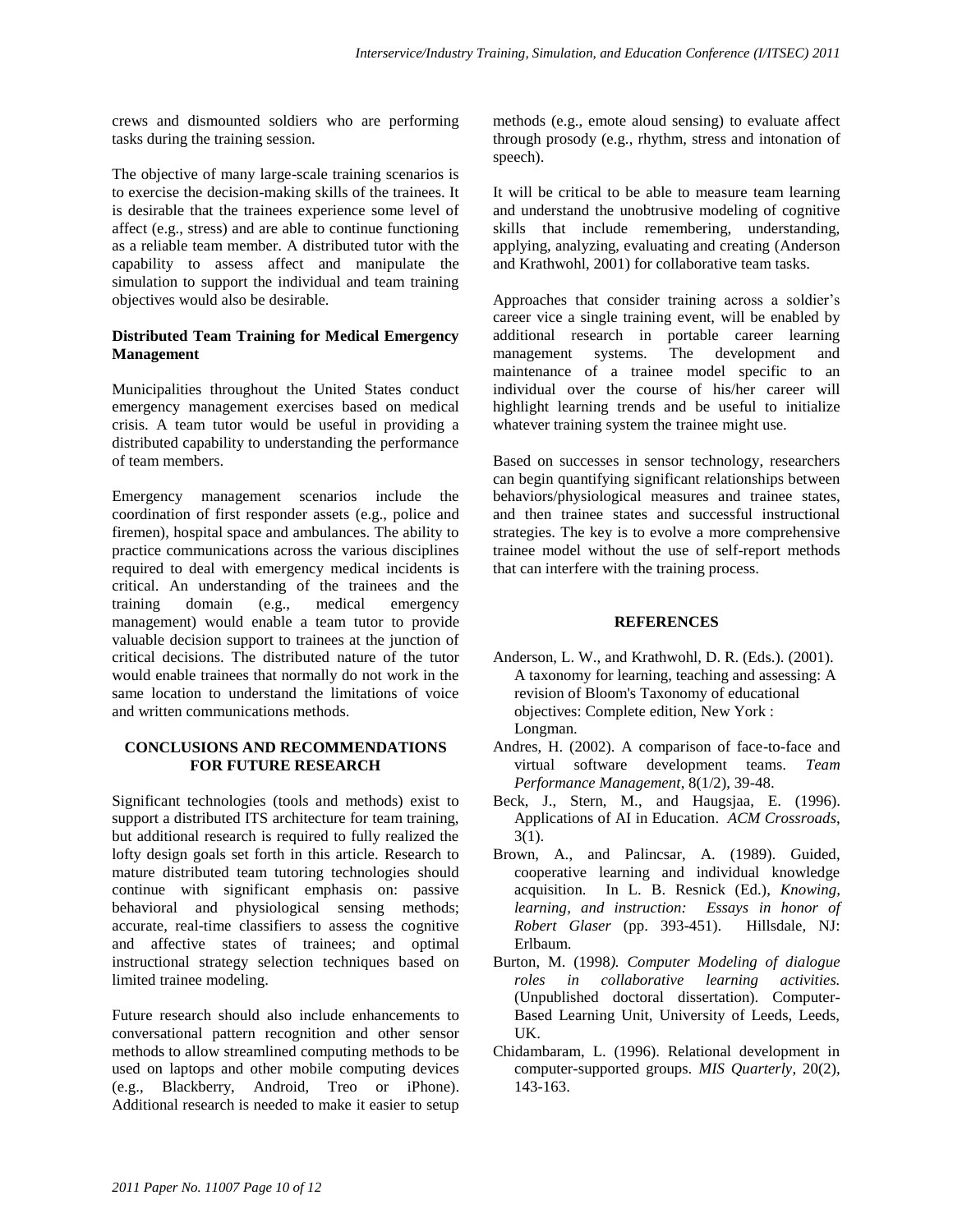- D"Mello, S.K., Craig, S.D., Sullins, J., and Graesser, A.C. (2006). Predicting Affective States expressed through an Emote-Aloud Procedure from AutoTutor"s Mixed-Initiative Dialogue. *International Journal of Artificial Intelligence in Education*, 16, 3-28.
- D"Mello, S., and Graesser, A. (2007). Mind and Body: Dialogue and Posture for Affect Detection in Learning Environments. In R. Luckin, K.R. Koedinger, and J. Greer (Eds.), *Proceedings of the 13th International Conference on Artificial Intelligence in Education (AIED)* (pp. 161-168). Amsterdam, The Netherlands: IOS Press.
- Georgeff, M., and Lansky, A. (1987). Reactive Reasoning and Planning. In *Proceedings of the 6th National Conference on Artificial Intelligence (AAAI-87)* (pp. 677–682). Menlo Park, CA: AAAI Press.
- Gujral, N., DeAngelis, D., Fullam, K.K, and Barber, K.S. (2006). Modeling Multi-Dimensional Trust. In *Proceedings of the Fifth International Joint Conference on Autonomous Agents and Multiagent Systems (AAMAS '06)* (pp. 35-41). New York, NY: ACM.
- Hung, Y.T., Dennis, A.R., and Robert, L. (2004). Trust in Virtual Teams: Towards an Integrative Model of Trust Formation. In *Proceedings of the 37th Annual Hawaii International Conference on System Sciences (HICSS'04)* (Vol 1, pp. 10042a).
- Jarboe, S. (1996). Procedures for enhancing group decision making. In B. Hirokawa and M. Poole (Eds.), *Communications and Group Decision Making* (pp. 345-383). Thousand Oaks, CA: Sage Publications.
- Lewis, M., and Wang, J. (2009). Measuring Coordination Demand in Multirobot Teams. In *Proceedings of the Human Factors and Ergonomics Society 53rd Annual Meeting (HFES '09)* (pp. 779- 783).
- Linnenbrink, E. A., and Pintrich, P. R. (2002). Motivation as an enabler for academic success. *School Psychology Review*, 31, 313-327.
- McCrae, R.R., and Costa, P.T. (1994). The stability of personality: observations and evaluations. *Current Directions in Psychological Scienc*e, 3, 173–175.
- Mehrabian A. (1996). Pleasure-arousal-dominance: A general framework for describing and measuring individual differences in temperament. *Current Psychology,* 14, 261-292.
- Neji, M., and Ben Ammar, M. (2007). Agent-based Collaborative Affective e-Learning Framework. *Electronic Journal of e-Learning* 5(2), 123 – 134.
- Parsons, T. D. (2011). Affect-sensitive Virtual Standardized Patient Interface System. In Surry, D. W., Gray Jr., R. M., and Stefurak, J. R. (Eds.), Technology Integration in Higher Education: Social

and Organizational Aspects. (pp. 201-221). doi:10.4018/978-1-60960-147-8.ch015

- Parunak, H., Bisson, R., Brueckner, S., Matthews, R., and Sauter, J. (2006). A Model of Emotions for Situated Agents. In *Proceedings of the Fifth International Joint Conference on Autonomous Agents and Multiagent Systems (AAMAS '06)* (pp. 993-995). New York, NY: ACM.
- Rothrock, L., Cohen, A., Yin, J., Thiruvengada, H., and Nahum-Shani, I. (2009). Analyses of team performance in a dynamic task environment. *Applied Ergonomics*, 40, 699-706.
- Salas, E., Rosen, M. A., Held, J. D., and Weissmuller, J. J. (2009). Performance measurement in simulation-based training: A review and best practices. *Simulation and Gaming: An Interdisciplinary Journal*, 40(3), 328–376.
- Soller, A. (2001). Supporting social interaction in an intelligent collaborative learning system. *International Journal of Artificial Intelligence in Education*, 12(1), 40-62.
- Soller, A., Linton, F., Goodman, B., and Gaimari, R. (1998). Promoting effective peer interaction in an intelligent collaborative learning environment. *In Proceedings of the 4th International Conference on Intelligent Tutoring Systems (ITS '98)*, San Antonio, TX, 186-195.
- Sottilare, R. (2010). Toward the Development of an Intelligent Tutoring System for Distributed Team Training through Passive Sensing. *In Proceedings of the Intelligent Tutoring Systems (ITS) 2010 Conference*, Pittsburgh, Pennsylvania, June 2010.
- Sottilare, R. and Proctor, M. (*in press*). Classifying student mood within intelligent tutoring systems (ITS). *Journal of Educational Technology*.
- Tchounikine, P., Rummel, N., and McLaren, B. (2010). Computer Supported Collaborative Learning and Intelligent Tutoring Systems. In R. Nkambo, J. Bourdeau, and R. Mizoguchi (Eds.), *Advances in Intelligent Tutoring Systems* (pp. 447-463). Berlin: Springer.
- United States Coast Guard. (1998). Chapter 7: Effective Communication. *Team Coordination Training Student Guide.* Retrieved June 1, 2011 from http://www.uscg.mil/auxiliary/training/tct/cha p7.pdf
- Warkentin, M., Sayeed, L., and Hightower, R. (1997). Virtual teams versus face-to-face teams: An exploratory study of a web-based conference system. *Decision Sciences*, 28(4), 975-996.
- Wingrave, C., Hoffman, M., LaViola, J., and Sottilare, R. (2011, May). Unobtrusive Mood Assessment for Training Applications. In *CHI 2011 Workshop on Brain and Body Interfaces: Designing for Meaningful Interaction.* Vancouver, BC, Canada.